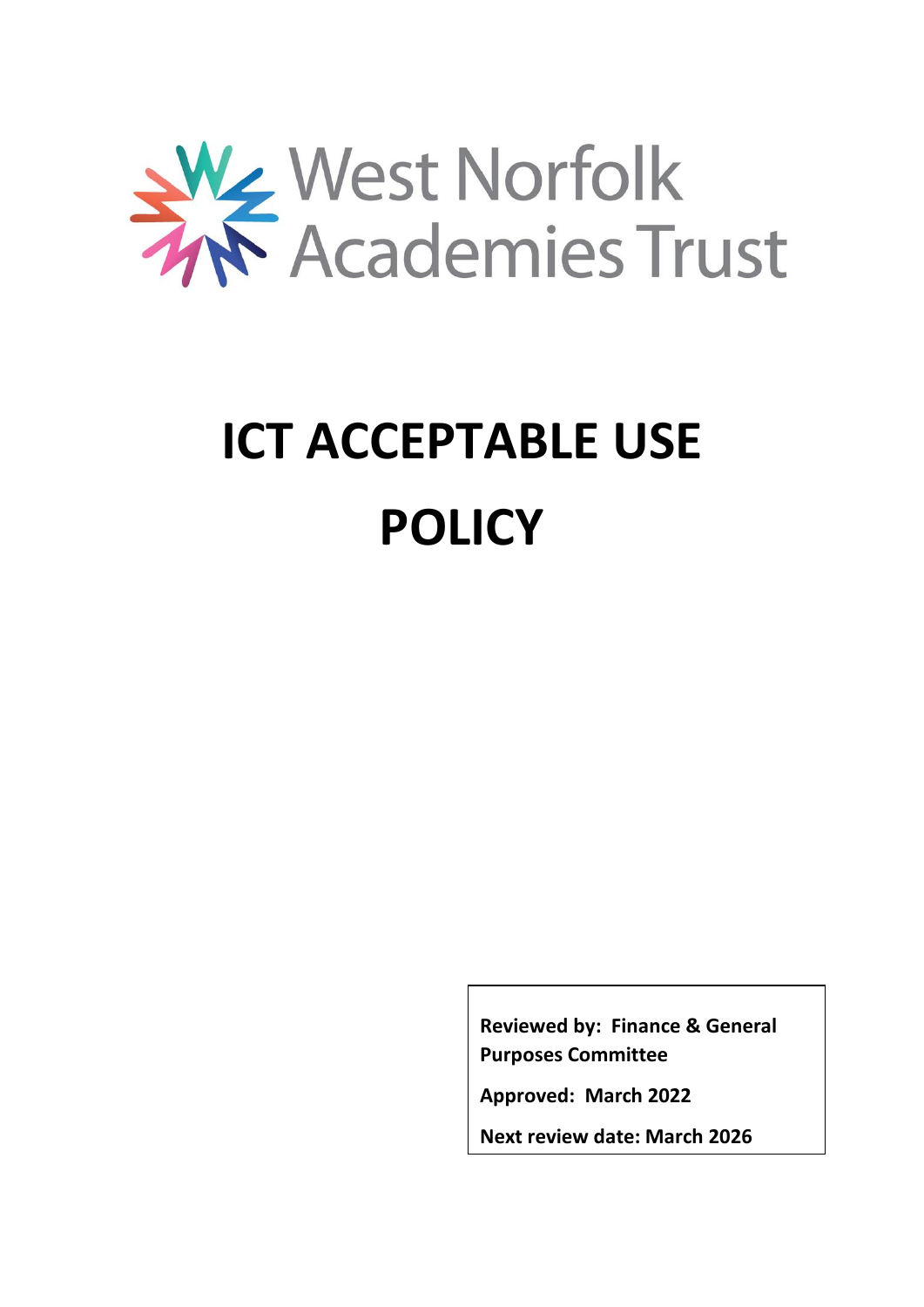# **Contents**

| Introduction<br>1.                                     | 2              |
|--------------------------------------------------------|----------------|
| 2. Password Security                                   | 3              |
| Acceptable Use of Email<br>З.                          | 3              |
| 4. Acceptable Use of Internet                          | 4              |
| 5. Acceptable Use of ICT Equipment and Network         | 5              |
| 6. Viruses                                             | 6              |
| Landlines, Telephones and Mobile Phones<br>7.          | 6              |
| 8.<br><b>Remote Access</b>                             | $\overline{7}$ |
| 9. Safe Use of Images                                  | $\overline{7}$ |
| 10. Personal and Confidential Data                     | $\overline{7}$ |
| 11. West Norfolk Academies Trust ICT Equipment at home | 8              |
| 12. Incident Reporting                                 | 9              |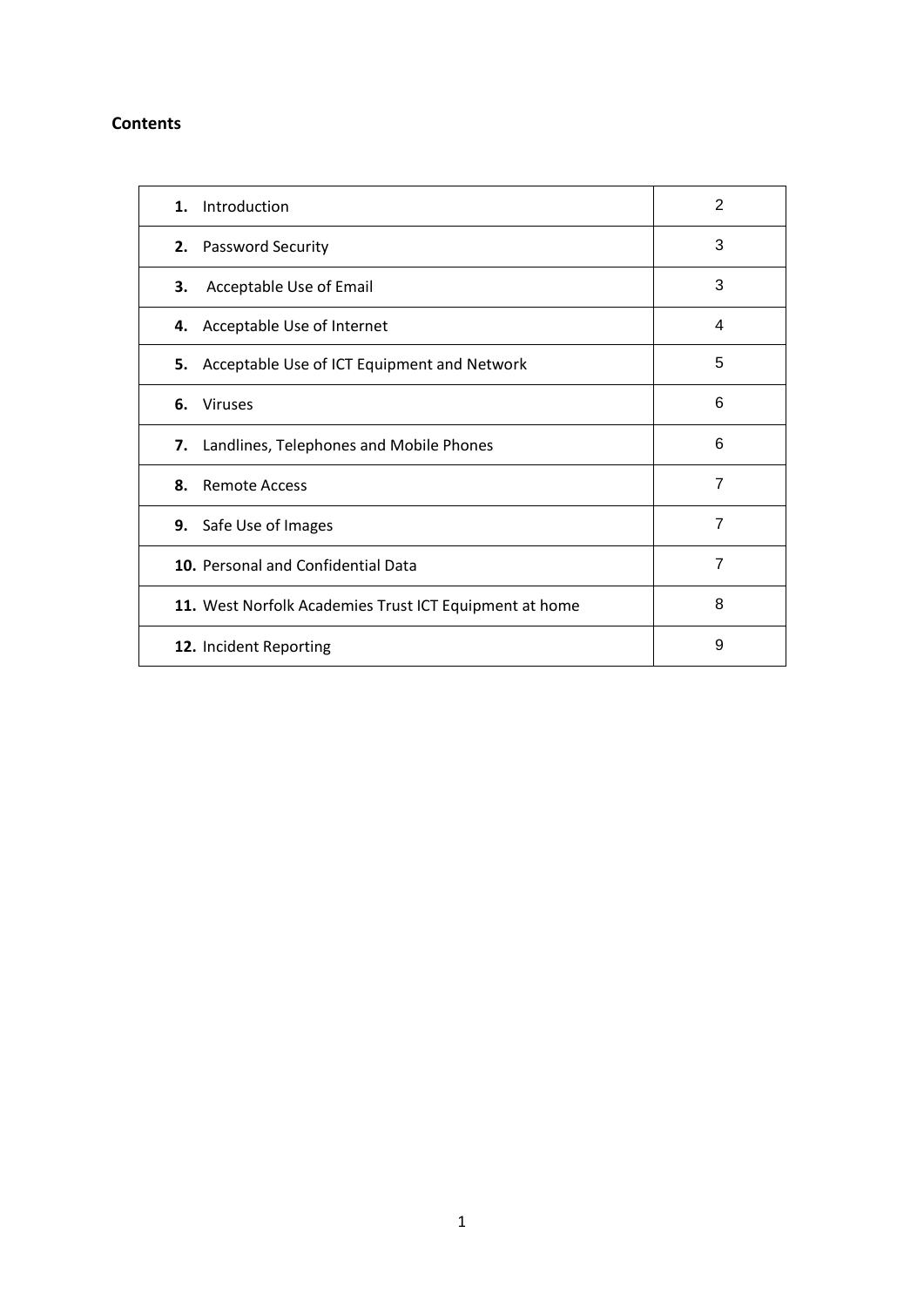## **Introduction**

Policy purpose and summary:

This policy outlines the obligations on the part of West Norfolk Academies Trust staff (WNAT) and other stakeholders regarding the acceptable use of WNAT owned ICT devices and the steps the Trust may take to ensure compliance.

# **1. IT Acceptable Use Policy – Introduction and application**

- 1.1 All employees, contractors, consultants, voluntary, temporary and other workers, including all personnel affiliated with third parties who work in both Trust Academies, and Head Office teams, must adhere to this policy. It applies when you are working in your usual Academy or office setting and when you are working remotely or travelling.
- 1.2 For the purposes of this policy 'authorised ICT staff' include all WNAT ICT staff and the Trust ICT Manager.
- 1.3 The purpose of this policy is to recognise the need for you to be able to utilise WNAT IT systems for the legitimate purposes for which they are intended and for you to carry out your professional duties.
- 1.4 This policy reflects WNAT's broad principles in relation to acceptable use of ICT and ICT security. It will be subject to further revision and its development ongoing.
- 1.5 You are expected to comply fully with this policy. WNAT reserves the right to take disciplinary action in the event that it considers that you are acting in contravention of this policy. In addition, and in any event, WNAT reserves the right to consider legal proceedings against anyone who breaches this policy.
- 1.6 In the event that you are in any doubt about whether your proposed use of WNAT IT equipment or systems is in accordance with this policy, then you should seek guidance from the Trusts ICT Manager, relevant Academy ICT staff or Head Teacher before undertaking the activity.
- 1.7 Governance When using WNAT IT, you remain subject to the same laws and regulations as the physical world. It is expected that your conduct is lawful. Furthermore, ignorance of the law is not considered to be an adequate defence for unlawful conduct.
- 1.8 ICT staff, who are specifically authorised by WNAT to do so, may monitor and inspect any aspect of use of WNAT IT equipment/systems, without prior notice, to the extent permitted by law.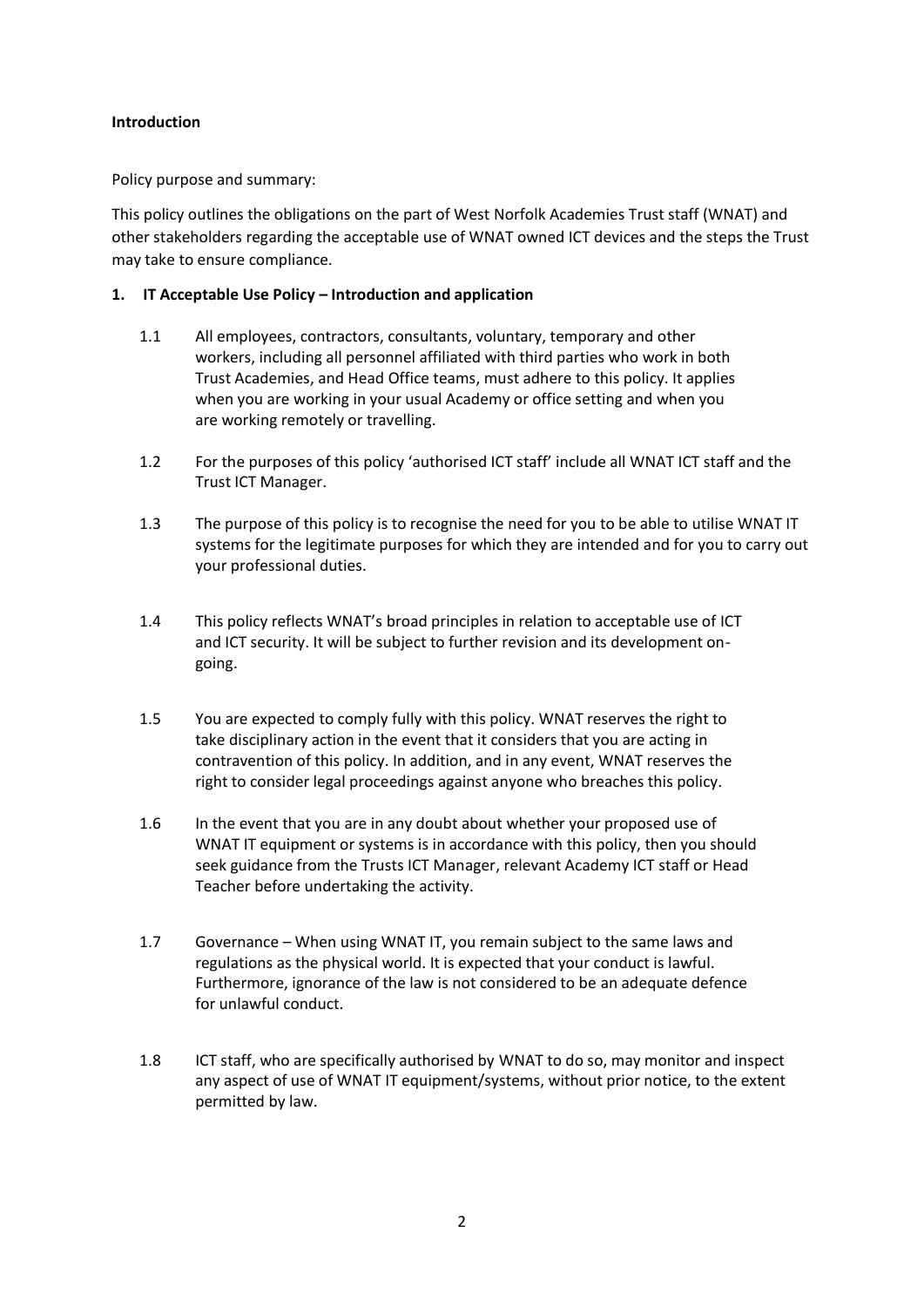- 1.9 All monitoring, surveillance or investigative activities may be conducted only by authorised ICT staff. This must be done in accordance with the following legislation or regulations:
	- The Data Protection Act 2018;
	- The Human Rights Act 1998;
	- The Regulation of Investigatory Powers Act 2000 (RIPA)8 and
	- The Telecommunications (Lawful Business Practice) (Interception of Communications) Regulations 2009.

# **2. Password Security**

- 2.1 Secure and strong passwords are essential to protect the integrity of ICT systems. Passwords should be long, for example, you could use a long lyric or a memorable phrase plus a number. Do not choose a password which is so complex that it is difficult to remember without writing it down. Your password must not be disclosed to anyone else.
- 2.2 Your password should be difficult to guess, for example, you could base your password on something memorable that no-one else would know. You should not use information which other people might know, or be able to find out, such as your address or your birthday.
- 2.3 You must not use a password which is used for another account. For example, you must not use your password for your private email address or online services for any Academy account.
- 2.4 Passwords (and any other security credential you are issued with such as a key fob or USB drive) must be kept secure and confidential and must not be shared with, or given to, anyone else. Passwords should not be written down.
- 2.5 You must only use your own login and password when logging into ICT systems. Passwords must be changed whenever there is a system prompt to do so or where there is a possibility that there could otherwise be a possible compromise of the system. Passwords should not be re-used or recycled across different systems.
- 2.6 Where temporary passwords are issued to any individual, for any reason, then they should be changed at first logon to a permanent password.
- 2.7 Failure to comply with these requirements could lead to you compromising WNAT system security and would be considered a breach of this policy.

# **3. Acceptable use of e-mail**

3.1. Anyone with a professional WNAT email has been provided with that email address because it is essential to them being able to carry out their professional duties properly and fully. Professional email accounts are for work related communications and all WNAT related communications must be conducted via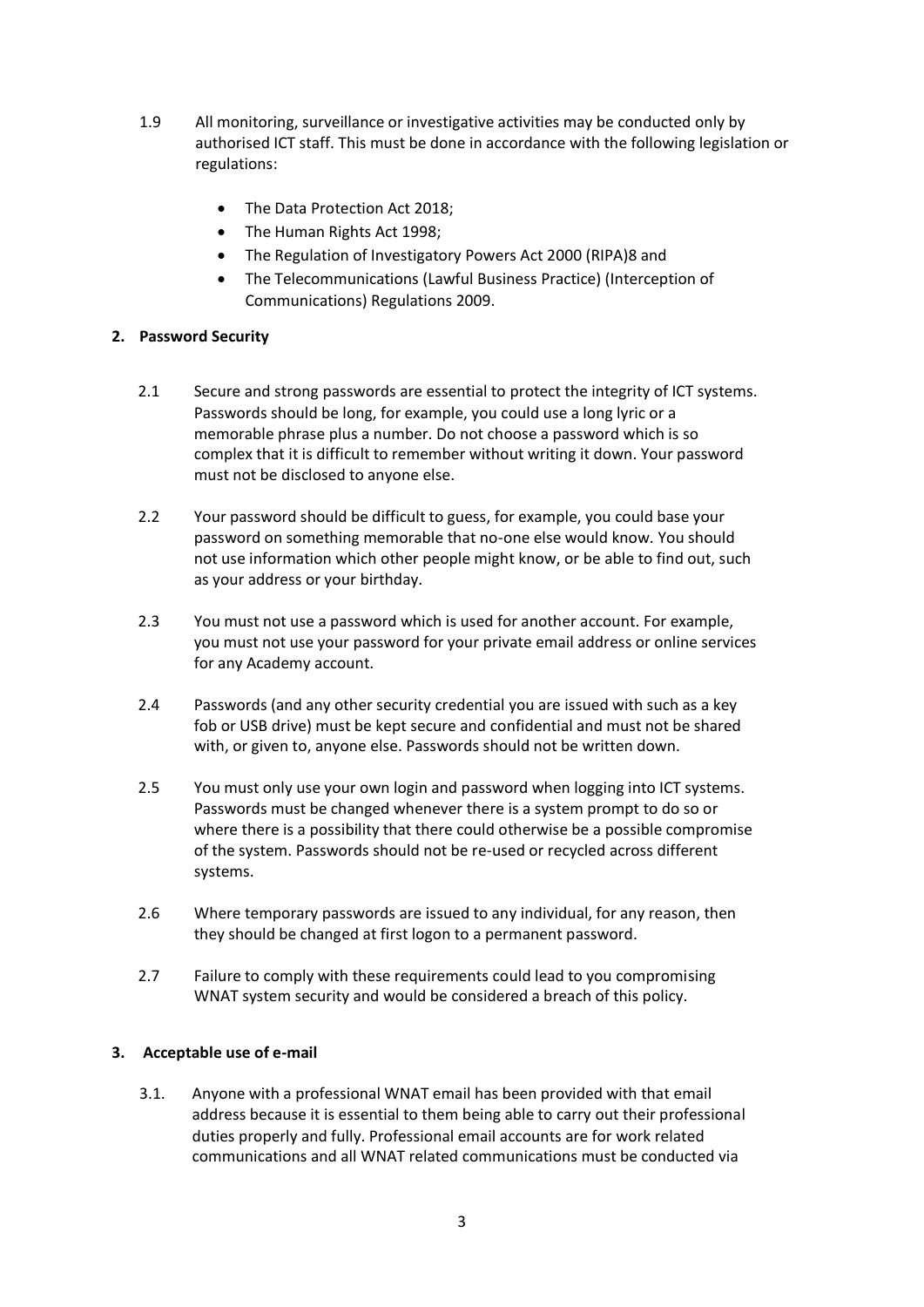professional email accounts only. WNAT systems are suitably protected and are the secure and authorised means of conducting work related correspondence.

- 3.2. All communications made via professional email accounts must relate to professional duties and be of a tone and nature which reflects your professional role and the nature of the communication in question. The degree of care and professionalism should be the same as that applied with a letter being sent out.
- 3.3. Email is not the preferred form of communication for confidential, personal or other sensitive information (e.g. any comments relating to job performance or disciplinary issues). Email cannot be regarded as purely private, only to be seen by the receiver.
- 3.4. All online activity, both in the academy and outside the academy, must not bring the individual, in their professional role or WNAT into disrepute.
- 3.5. As detailed in 1.7 and 1.8 above communications via professional email accounts may be monitored from time to time.
- 3.6. Authorised ICT staff may access your professional email account if you are absent and there is WNAT related business captured within the account which cannot be otherwise accessed and which requires action before your anticipated return.
- 3.7. WNAT recognises that you will be able to access personal email accounts on WNAT equipment and that it is reasonable for you to be able to do so provided that such access; is limited to before and after your working hours or lunch breaks; is limited to the reading of emails and does not include opening or downloading any attachment received via a personal account without the prior permission of the relevant ICT staff. (This requirement is to protect the integrity of WNAT systems).
- 3.8. It is forbidden, at all times, to send files through internal or external email that contain discriminatory, abusive, pornographic, obscene, illegal, offensive, potentially libellous, or defamatory content.

### **4. Acceptable use of Internet**

### **Professional use**

4.1 The internet may be used to access relevant websites, including for the purposes of teaching and learning in academies. You are responsible for undertaking a suitable risk assessment and seeking any necessary authorisations related to use of the internet in advance of learning taking place.

# Personal use

4.2 WNAT recognises that you may need to access the internet for non-work-related purposes from WNAT equipment, whilst on WNAT premises or whilst working remotely. As with personal email such access should be limited to before or after your working day or during a lunch break and should be for a reasonable period only. You must not tie up large proportions of internet bandwidth on non-work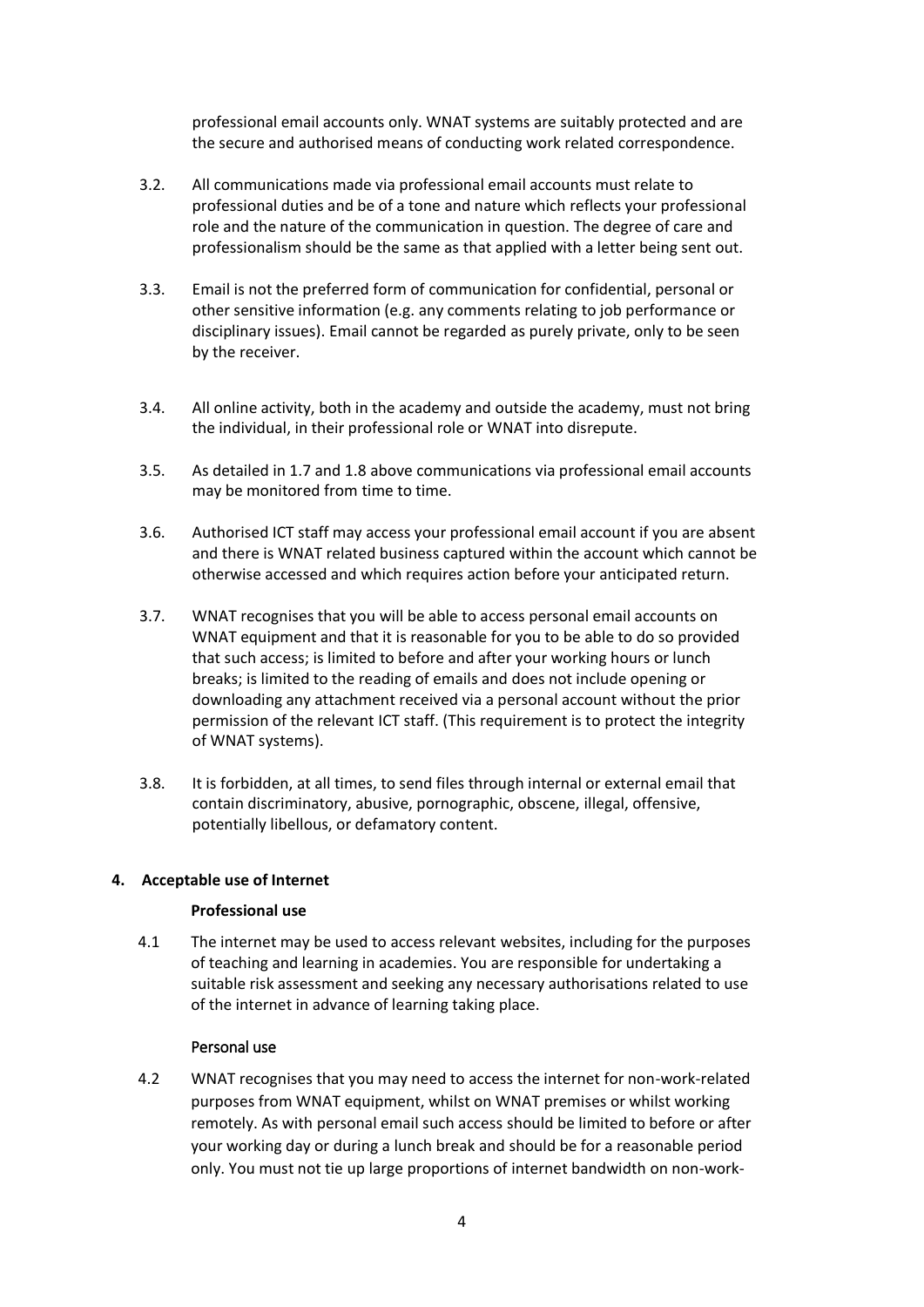related activity, including live internet feeds; downloading video, images or audio streams; or making repeated attempts to access a locked website.

- 4.3 In any event you may not browse, download, upload or distribute any material that could be considered discriminatory, abusive, pornographic, obscene, illegal, offensive, potentially libellous or defamatory.
- 4.4 Personal use of Social Media, personal websites, blogs, etc. should make no reference to WNAT, its pupils, or colleagues (except in the case of colleagues, with their consent), regardless of whether these sites are accessed while at work or not. Any derogatory comment which expressly or impliedly criticises WNAT, it's employees, pupils or a relevant third party may be cause for disciplinary action (in addition to any claim for defamation).

# **5**. **Acceptable use of ICT Equipment and Network**

- 5.1. WNAT ICT Equipment is provided to enable you to fulfil your professional duties.
- 5.2. WNAT ICT Equipment may be used to do the following:
	- to store WNAT data:
	- run software supplied by WNAT; and
	- load text, images, video or audio in connection with normal working requirements.
- 5.3. You are responsible for all activity carried out on WNAT systems, whether accessed via WNAT ICT equipment or personal equipment. Therefore, you should not allow any unauthorised person to use WNAT ICT facilities.
- 5.4. You may not plug personal ICT hardware into WNAT equipment without specific permission from the relevant member of ICT staff.
- 5.5. You must not access, load, store, post or send from WNAT equipment or via a professional email any material that is, or may be considered to be, illegal, offensive, libellous, pornographic, obscene, defamatory, intimidating, misleading or disruptive to WNAT or may bring WNAT into disrepute.
- 5.6. Use of WNAT equipment, systems and networks, should be undertaken in compliance with the Data Protection Act 2018, Computer Misuse Act 1990 and the Copyright, Designs and Patents Act 1998. In the event that you have any concerns as to whether the intended use is duly compatible with relevant legislation, then you should seek advice from the relevant ICT staff prior to undertaking the activity.
- 5.7 You must not do anything to jeopardise the integrity of the IT Infrastructure, without prior approval for example;
	- Damaging, reconfiguring or moving equipment.
	- Unless with prior approval of the ICT Manager installing software
	- Reconfiguring or connecting equipment to the network
	- Installing services or servers onto the network
	- Deliberately or recklessly introducing malware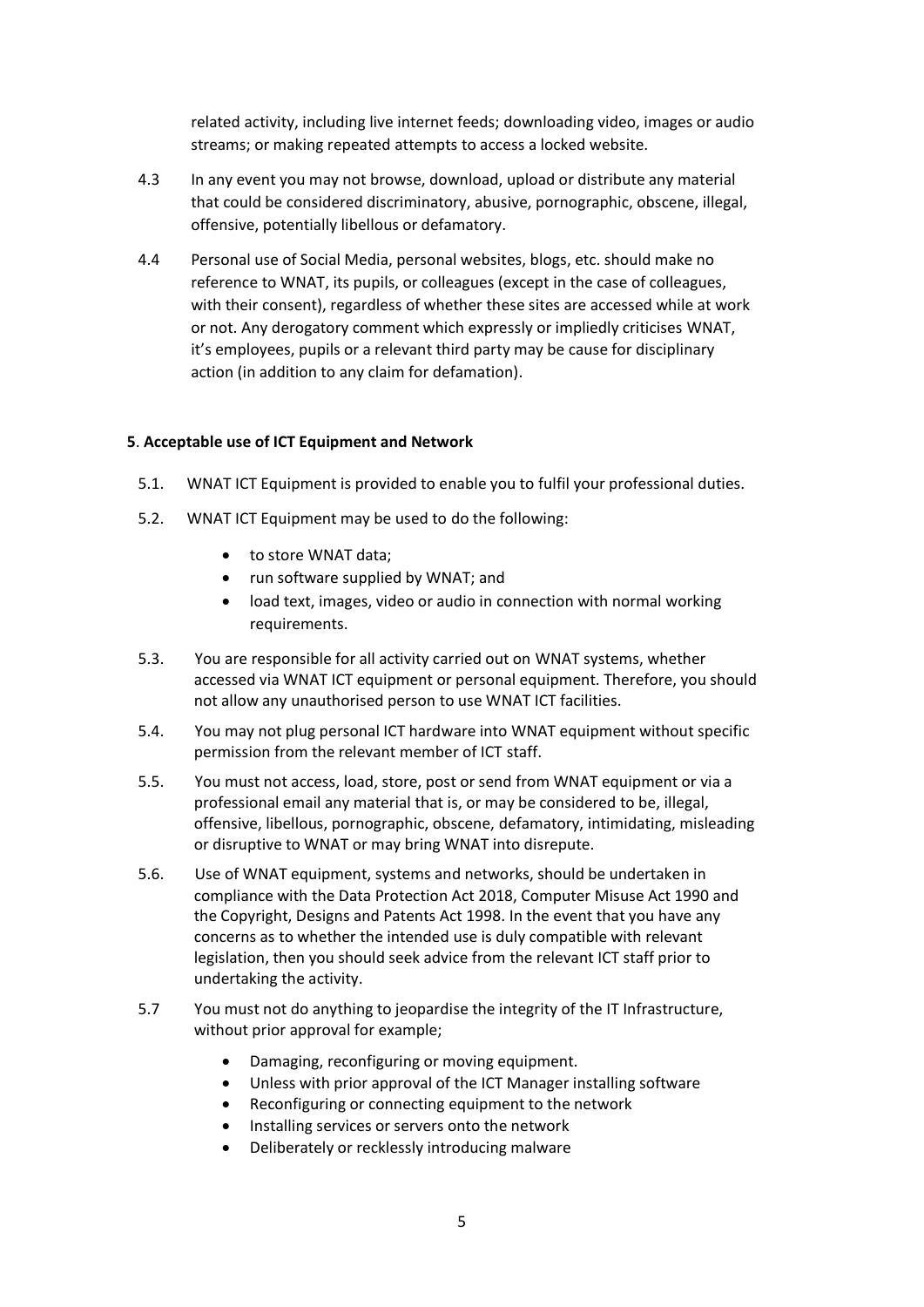## **6. Viruses**

- 6.1. Viruses can expose WNAT to very considerable risks.
- 6.2. You are required to take all reasonable steps to avoid the introduction of any virus on WNAT equipment, systems or networks.
- 6.3. Reasonable steps will include, but are not limited to:
	- ensuring that files downloaded from the internet, received via email or on removable media such as a memory stick are checked for any viruses using WNAT provided anti-virus software before being used;
	- not using any removable media, such as a memory stick, unless encrypted and with prior approval from authorised ICT Staff;
	- be cautious when opening any emails that you are not expecting especially those that contain an attachment;
	- do not follow any links to questionnaires, offers, requests, etc. from unknown sources - delete the email;
	- do not forward any suspect emails to anybody: Delete it;
	- delete emails with attachments that you were not expecting even if you know the person sending, if the wording seems "odd" in some way. These programs can often spoof the Sender field in emails to make it look like someone you know is emailing you;
	- not installing any hardware or software without the express permission of the relevant ICT staff;
	- allowing any anti-virus software installed on WNAT ICT equipment to run as it needs to and not interrupting or in any way interfering with such software;
	- ensuring that any ICT equipment provided by WNAT for use off site, benefits from regular WANT anti-virus updates either by using it to log onto the relevant networks and allowing the updates to run or by providing it to the relevant ICT staff so that such updates can be undertaken.
- 6.4. If you suspect there may be a virus on any WNAT ICT equipment, you must stop using the equipment and contact the relevant ICT staff immediately for further advice.
- 6.5. Report any attempted phishing e-mail to the ICT Manager in order that they can make sure that investigations can be made into potential other users receiving the email. Often a phishing e-mail is sent to a number of people. See 12.2 below.

# **7. Landlines Telephones and Mobile phones**

- 7.1 All telephones provided are for work related calls. Phone calls of a personal nature should be kept brief and restricted to matters of importance.
- 7.2 Phone calls to international and premium rate numbers are unacceptable at all times, unless specifically required for your professional duties.
- 7.3 Mobile telephones should be secured with a suitable PIN or Passcode.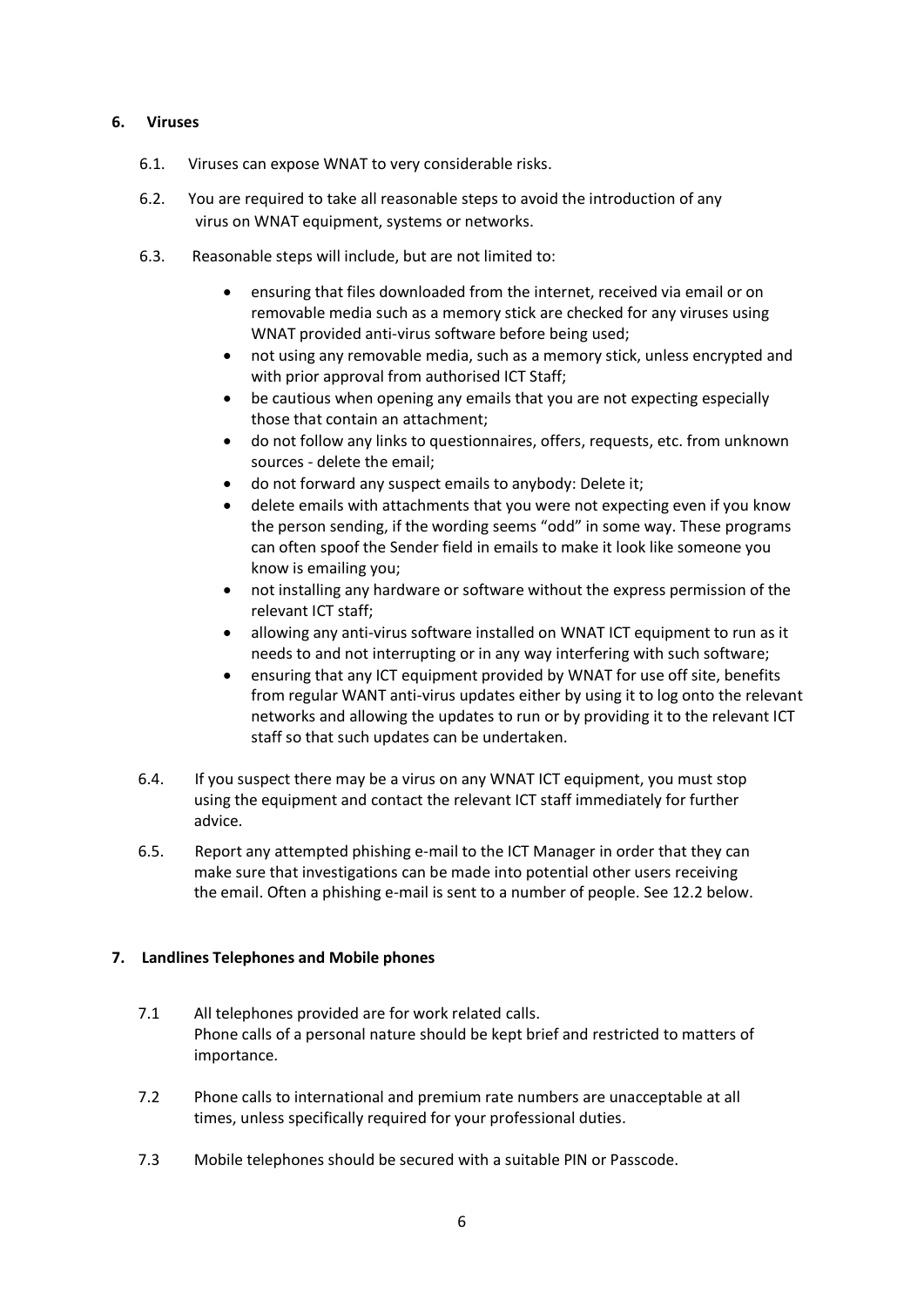#### **8. Remote access**

- 8.1 As set out in 1.1, remote working and access is covered by this policy in the same way as access on WNAT equipment at any office or in an Academy.
- 8.2 It is your responsibility to retain securely all passwords, fobs and any other devices necessary for remote access.
- 8.3 Particular care must be taken when accessing systems remotely in a public space or private spaces that are shared areas to ensure that screens cannot be viewed by others. You must ensure your actions are compliant with relevant legislation when accessing systems remotely.

### **9. Safe Use of images**

- 9.1 Images of pupils and/or individuals may only be taken, stored and used for professional purposes in accordance with the law and in accordance with WNAT policies. In any event particular regard must be given to the provision of written consent of the parent, carer or individual to the taking, storage and use of the images.
- 9.2 You are expected to support WANT's approach to online safety and not deliberately upload or add any images, video, sounds or text that could upset any member of the WNAT community.

### **10. Personal and confidential data**

- 10.1. All use of personal and confidential data must be in accordance with the Data Protection Act 2018.
- 10.2. This applies equally, whether on WNAT premises, taken off WNAT premises or accessed remotely.
- 10.3. You must ensure that personal data is kept secure and is used appropriately.
- 10.4. In order to protect personal, sensitive, confidential or classified data and prevent unauthorised access to it, this will include, but may not be limited to:
	- Ensure screen displays of such data are, at all times, kept out of direct view of any individual who does not need to access that information as part of their professional role and out of direct view of any third parties;
	- Ensure screens are locked before moving away from the computer, at any time;
	- Ensure logoff from ICT equipment is fully completed when you are going to be away from it for a longer period of time.
- 10.5. In the event that you consider that you need to take personal data out of WNAT premises or access it remotely then appropriate authorisation should be sought in advance. Personal or sensitive data taken off site must be encrypted and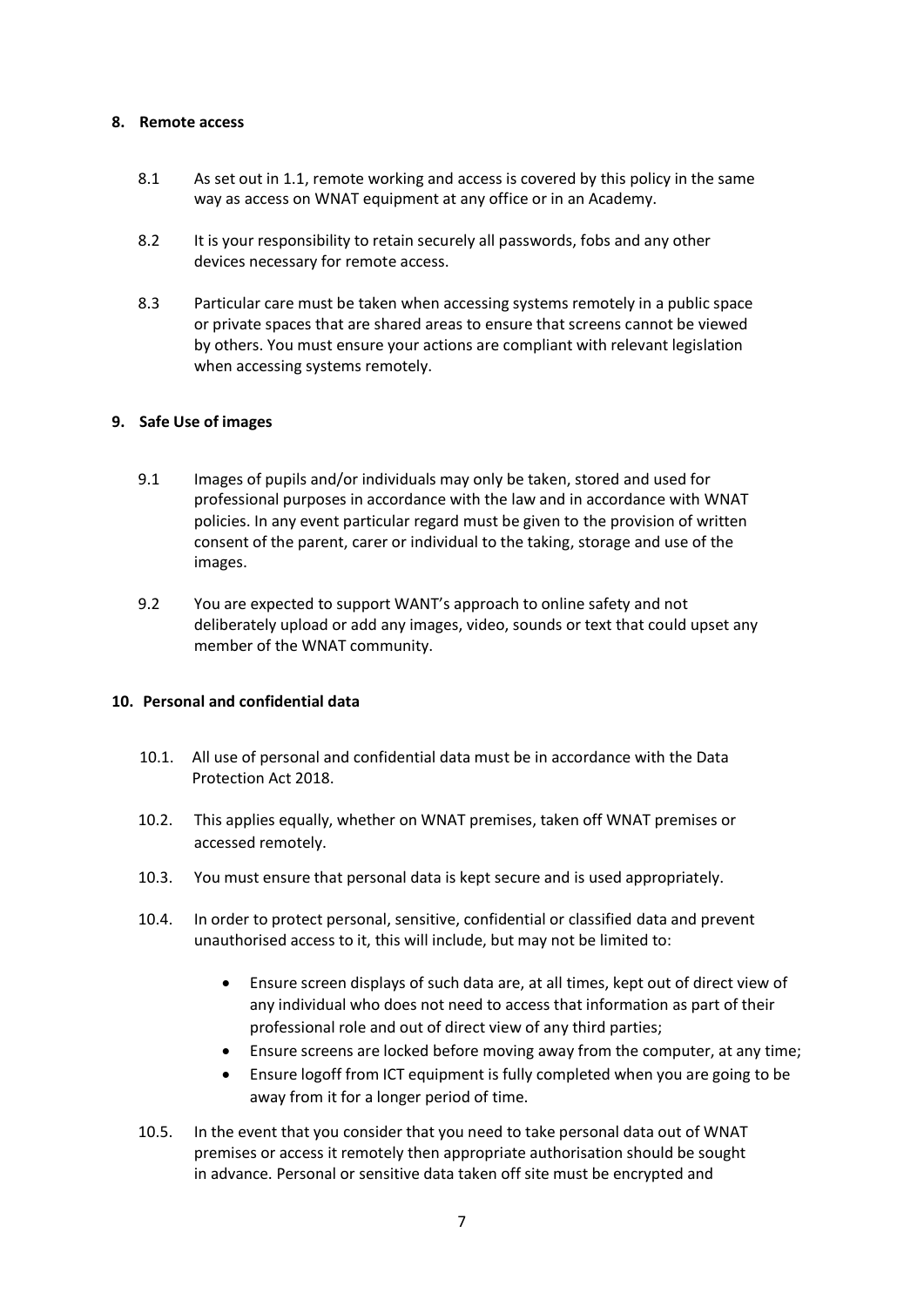particular care must be taken when travelling by public transport both to ensure personal data is not inadvertently viewed and to ensure that it is not left behind.

#### **11. West Norfolk Academies Trust ICT equipment at home**

- 11.1 You may be supplied with WNAT equipment to utilise at home and outside of your usual workplace setting. This includes lap-top, tablets, mobile phones and mobile storage devices.
- 11.2. Such equipment must be treated and used in the same way as it would be in the workplace. You are expected to abide by this policy when using all such WNAT equipment. This means that you remain liable for the use of the equipment and the passwords for it.
- 11.3. On request you must make portable and mobile ICT equipment available for antivirus updates and software installations, patches or upgrades. The installation of any applications or software packages must be authorised by WNAT, fully licensed and only carried out by WNAT ICT staff. You must not make copies of any WNAT software for use outside the organisation or outside the rules prescribed by the particular software's license.
- 11.4. Data must be saved to the WNAT network. Personal or sensitive data should not be stored on the local drives of desktop PC, laptop, USB memory stick or other portable devices. If it is absolutely necessary to do so then this should be for as short a period as possible and the local drive must be encrypted.
- 11.5. You are responsible for ensuring that all equipment is stored and kept safely and securely. Any protective equipment must be utilised properly.
- 11.6. On termination of employment, resignation or transfer, you must return all ICT equipment to your Line Manager. You must also provide details of all of your system logons so that they can be disabled.
- 11.7. WNAT will dispose of all redundant ICT equipment in accordance with Waste Electrical and Electronic Equipment (WEEE) directive and the Data Protection Act 2018 (DPA). Any equipment that is to be resold must have a demonstrable audit trail to prove that is has been disposed of in line with ESFA requirements and authorisation has been sought by the same, where appropriate.
- 11.8. In normal circumstances you should not be using personal equipment for work purposes. Without prejudice to WNAT's position, in the event that personal equipment is used for work purposes, personal data should not be saved to the local device and when disposing of any such personal device, you are expected to allow WNAT ICT staff to ensure the hard drive is clear of any work files.
- 11.9. As detailed above in the section on Personal and Confidential Data, ICT equipment must never be left unattended in an area accessed by the public and/or when travelling. When travelling by car, if you have to leave the car unattended then ICT equipment should be kept locked in the boot and out of sight where it is not possible for you to take the equipment with you.